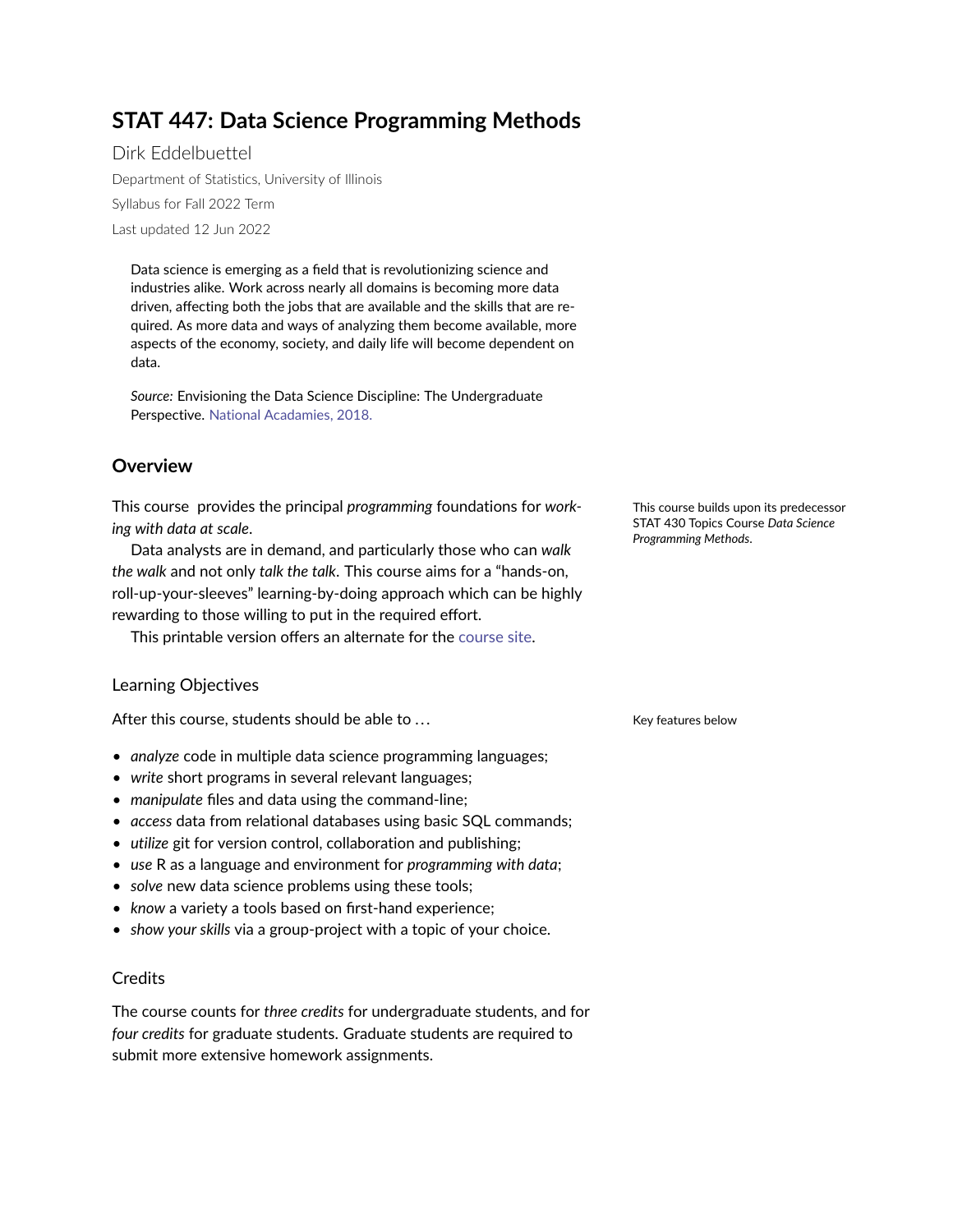# **Key Facts**

## Core Content

- shell for managing files, commands, information flow, ... See the [website stat447.com](https://www.stat447.com) for more.
- git for modern version control supporting social computing
- sql as a base layer for data management and control
- markdown for programmatic control of html, pdf, ... communication
- R for programming with data, and our core building block
- plus some extras such as Docker and more

#### <span id="page-1-0"></span>Instructional Staff

| Title | Name                         | Location                               | <b>Hours</b>                              | Type / Booking   |
|-------|------------------------------|----------------------------------------|-------------------------------------------|------------------|
|       | Instructor Dirk Eddelbuettel | Zoom                                   | Mon 7pm - 8pm                             | Open             |
|       |                              | Zoom via booking system                | Thu $7$ pm $-$ 8:30pm $-$ 15m, one-on-one |                  |
| TA    | Alton Barbehenn              | Zoom                                   | Wed 10am - 11am                           | Open             |
|       |                              | Zoom via booking system Fri 9am - 12pm |                                           | 15m, one-one-one |

We offer two types of office hours. The first type is *open* with an open door where you can walk in and out, attend every week, or never—as you see fit. The second type are individual one-on-one office hours that fifteen minutes each, and which you book via the calendly link above. We expect that you limit your use of these to two per term. The booking system only allows one week out so please be considerate of your fellow students. Under *genuinely exceptional circumstances*, additional visits can be scheduled on demand. (Note that the Zoom links above differ per time slot. Make sure you pick the correct one.)

## Lecture Location

| What                     | When                                           |
|--------------------------|------------------------------------------------|
| Location online<br>Times | no fixed times, aiming for weekly availability |
| <b>Hours</b>             | Office hours as scheduled, see below           |

#### Homework Schedule

#### TODO: Update for 2022

Homework assignments generally cover preceding four lectures, and are not cumulative. They prepare for the quiz (see next section)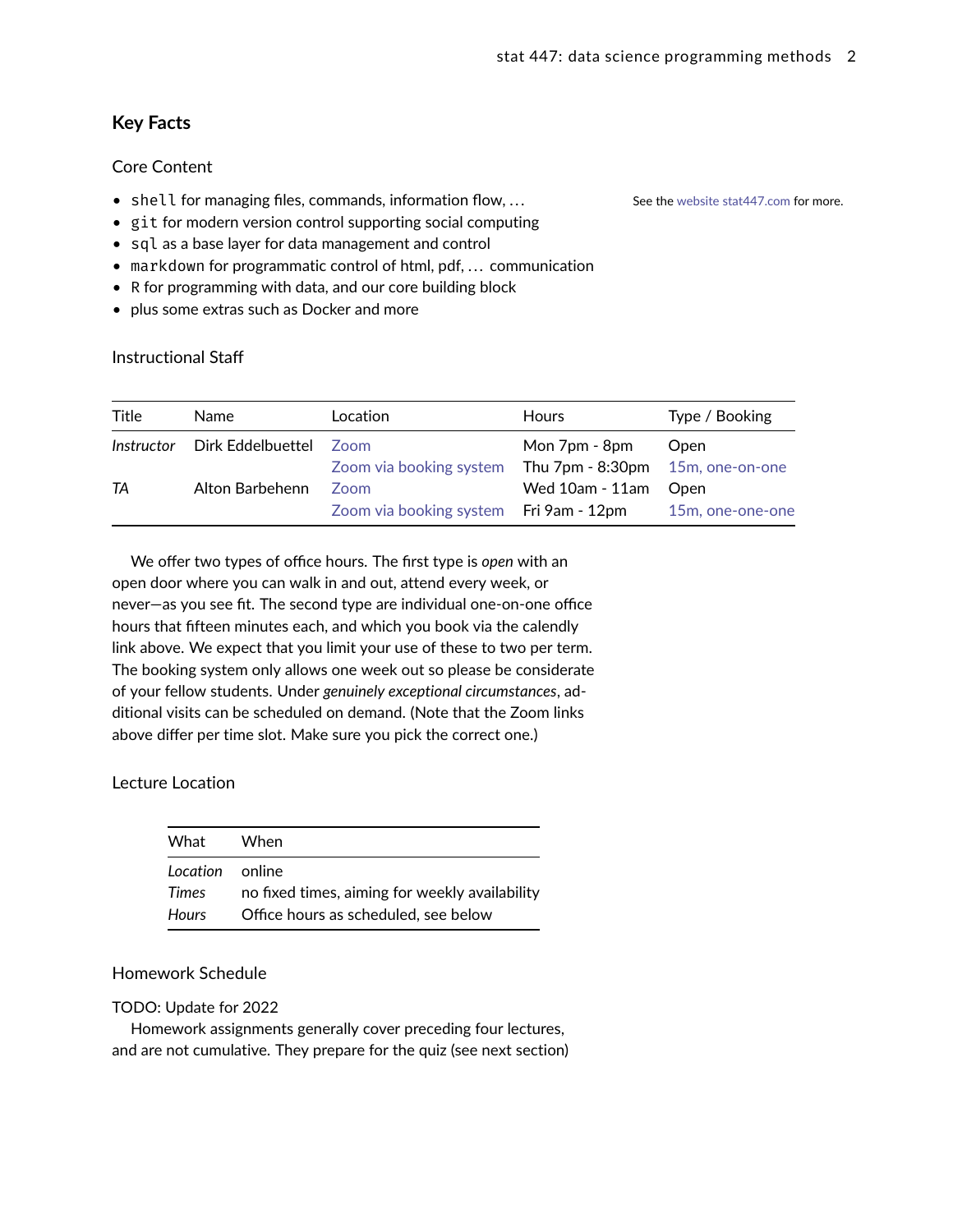| Week                 | Given       | Due         |
|----------------------|-------------|-------------|
| Homework 1 - Week 2  | Thu, Sep 9  | Thu, Sep 16 |
| Homework 2 - Week 4  | Thu, Sep 23 | Thu, Sep 30 |
| Homework 3 - Week 6  | Thu, Oct 7  | Thu, Oct 14 |
| Homework 4 - Week 8  | Thu, Oct 21 | Thu, Oct 28 |
| Homework 5 - Week 10 | Thu, Nov 4  | Thu, Nov 11 |
| Homework 6 - Week 12 | Thu, Nov 18 | Thu, Dec 2  |

covering the same period, and permit students to do rigorous exercises which are graded electronically using PrairieLearn and CBTF.

Homeworks are generally released at 10:00am and due the following week at 10:00am. Graduate students receive (generally two) additional required questions. These questions are typically more substantial in nature and require extra effort than the regular questions for both undergraduate and graduate students. Undergraduates may opt to answer one or both of these questions for additional points, or challenges. Scoring is however capped at 100%.

#### Computer-Based Testing Quiz Schedule

TODO: Update for 2022. Change in setup expected using [PrarieTest.](https://www.prairietest.org) Quizzes follow the bi-weekly schedule of the homework, and cover the same (typically two week) set of lectures, and are also not cumulative.

|             |                   |             | <b>Weeks Covered</b> |
|-------------|-------------------|-------------|----------------------|
| Thu, Sep 16 | Sat, Sep 18       | Sun, Sep 19 | Weeks 1 and 2        |
| Thu, Sep 30 | Sat, Oct 2        | Sun, Oct 3  | Weeks 3 and 4        |
| Thu, Oct 14 | Sat, Oct 16       | Sun, Oct 17 | Weeks 5 and 6        |
| Thu, Oct 28 | Sat, Oct 30       | Sun, Oct 31 | Weeks 7 and 8        |
| Thu, Nov 11 | Sat, Nov 13       | Sun, Nov 14 | Weeks 9 and 10       |
| Thu, Dec 2  | Sat, Dec 4        | Sun, Dec 5  | Weeks 11 and 12      |
|             | <b>First Date</b> | Laste Date  | Late                 |

You can schedule our exam time within the window with the CBTF site. Each exam will be a session of 50 minutes. Upon written request to the instructors (see below for email etiquette) documenting the need, accomodation for an STAT 447 ONLINE section can be made on a case by case basis. Note that this *must be* need-based it is not an elective choice for Urbana-Champaign based students who are expected to test at the CBTF facility in person. Requesting online testing when you were able to attend the CBTF in person may be treated an academic integrity violation with its full consequences.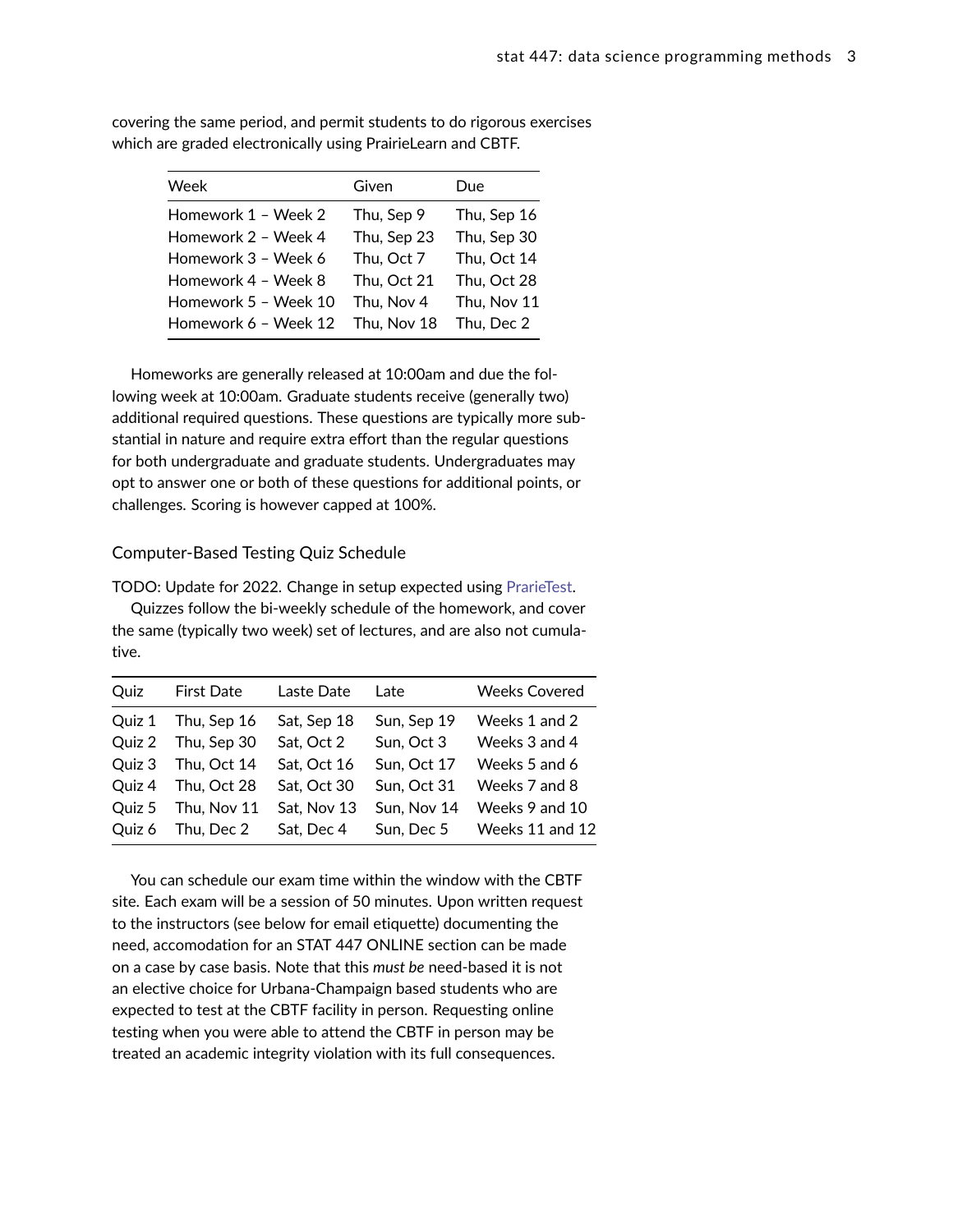### **Prerequisites**

The course has no formal prerequisite.

Prior to taking this course, students should have:

- Taken one or more statistics courses for some general familiarity with data and analysis;
- Some general idea what basic descriptive statistics, probabilities and distributions, as well as linear regression are;
- Motivation for participation in an online class: readings, exercises, ...
- Basic computer skills yet no formal programming background is *required* though it is surely helpful.

#### Online Access and Identification

The course is delivered primarily online and tested online. Students use Single-Sign-On with the University of Illinois 'netid' to access

- all lectures and videos stored on [uofi.app.box.com](https://uofi.app.box.com) All material is linked from the course
- access to R and RStudio on your personal computer, plus (likely) also website. on departmental server via SSO as additional computing resources
- [GitHub](https://github.com) via a U of I-administered instance also behind SSO
- [GitHub](https://github.com) via a University of Iillinois-administered SSO using GitHub 'cloud' resources
- CBTF and PrairieLearn to access homeworks and quizzes
- Canvas for grade and other course information

In addition, CBTF Online quizzes use CBTF proctors for student identity verification. In the Fall 2022 term, we expect to switch to [PrairieTest](https://www.prarietest.org) for (on-line) exams/quizzes; details will be forthcoming. The group project requires (recorded) group presentations also identifying each student.

#### Office Hours

This course offers office hours from different members of the course staff that are held at throughout the week at pre-scheduled times.

#### GitHub Forum

For class discussion, we will use a GitHub repository and its issue system. This forum will be private and restricted to those in the course. *It is very important* that each student

• registers a Github account (unless they already have one); since the Fall 2020 term we have been using a University of Illinois Single-Sign-On administered GitHub instance.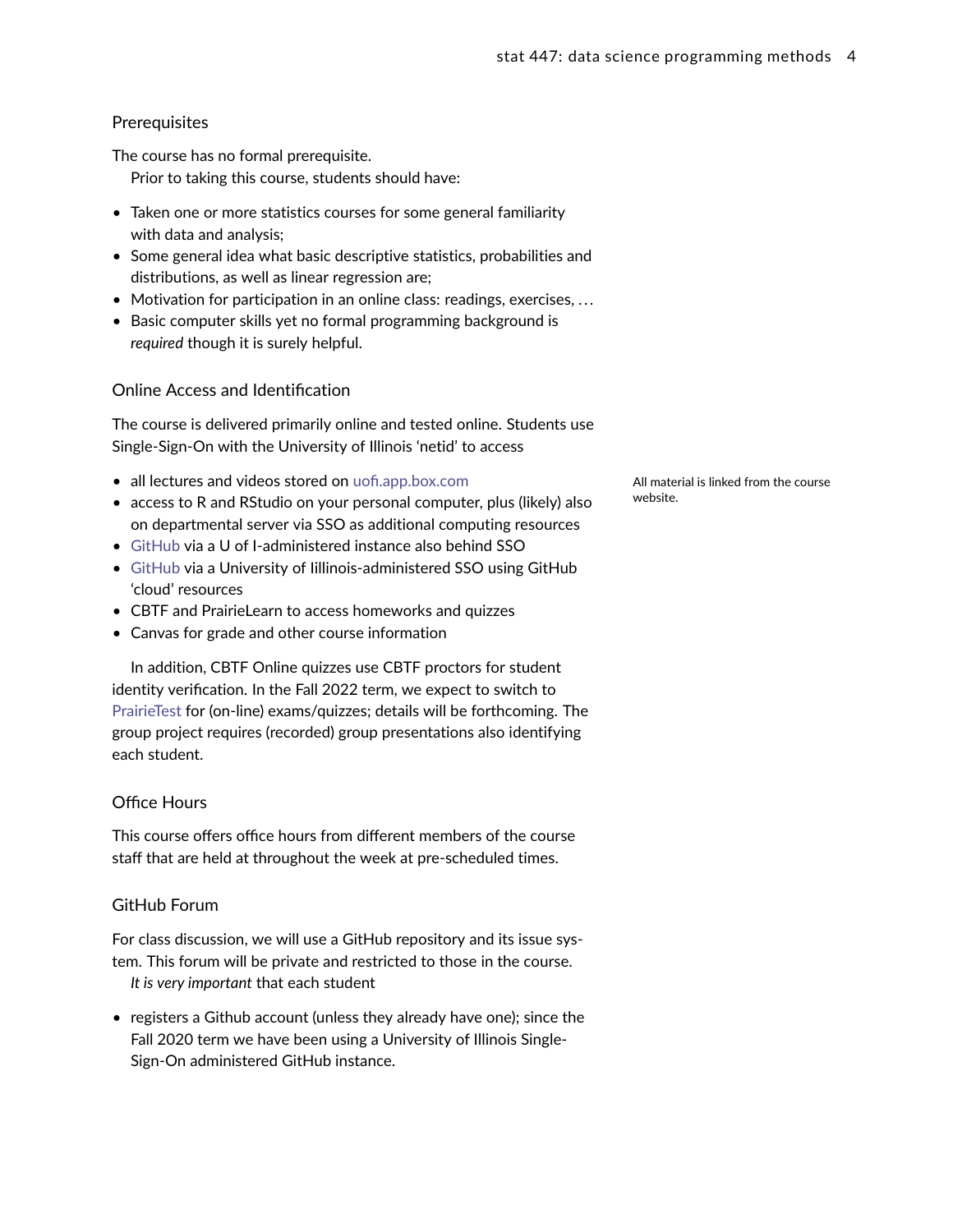• let the instructors know about the Github id so that we can invite the student to the (private, controlled via Single-Sign-On with NetId) course discussion project

#### Email

Before you start writing an e-mail to a member of the *course staff* please make sure your question is *not*: A list of Do Not Do This items.

- Already answered in this [syllabus](#page-0-0) or [course FAQ:](#page-0-0) the syllabus serves as the guiding document for the course.
- About exercises or homework: Questions should be asked via GitHub issues so that all students have access to the answer.
- A technical issue or code error: Try to *google* the error (*i.e.* copy and paste into Google). [StackOverflow](https://stackoverflow.com) and similar forums can be helpful.

But please ensure your e-mails meet the following criteria: A list of Do This items.

- The e-mail must be sent from an @illinois.edu account.
- The start of the subject line should contain the tag:  $[STAT 447]$
- It should be followed by a space and a brief description.
- Good: '[STAT 447] Cannot load data file: error . . . '
- Bad: '[STAT 447] Need help' or '[STAT 447] Code not working...'.
- Use the *course Staff E-Mail address*: instructors@stat447.com (or if you prefer help@stat447.com).

We try our best to respond within 24 hours. Homework questions sent the same day homework is due will likely not receive a response before the homework is due. Plan accordingly.

Make sure the email does not contain homework code. The campus rules on academic integrity apply to all communication, including email.

Lastly, professional tone and written style matter, in email as in other *written* communication. Proper titles when addressing recipients is common style and recommended.

## External Tutors

Please see the FAQ item on for hire tutors.

## **Assessments**

#### **Attendance**

As an on-line course there is no attendance count. You are strongly Some online tasks may be offered for

extra points. Examples are timely Github signup, or formation of a project team.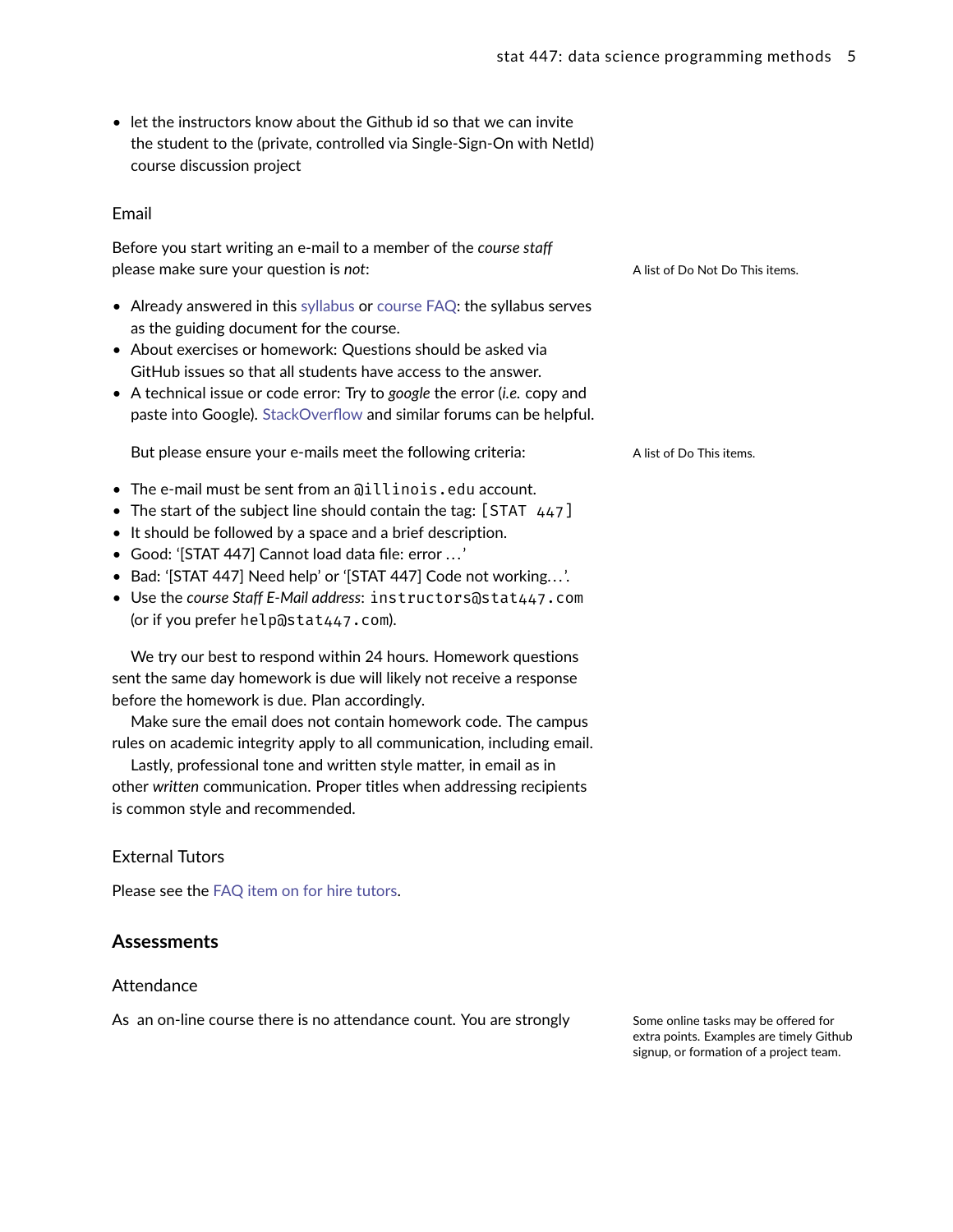encouraged to follow all the lecture slides and video, study the readings and possibly some or most of the extra readings. Most importantly, you need to *try* the examples and code we show, and experiment with it. As a proxy for class participation, we consider participation in the Github issue topic discussion which, for an online class, is the closest we have to class discussions.

#### Homework

Homework assignments serve as a way to interact with the material We score best five out of six. outside of the classroom. Homework will be due at either *10:00 AM* on the *assigned due date*, which should generally be *Thursday*. We score the mean of the top five homeworks, *i.e.* with *the lowest homework score being dropped*. As this gives one automatic "out", late homework will generally *not* be accepted.

In general, there will be no exceptions to this policy. Please start That is the stated preference. In *truly* early, make sure your environment is working correctly, and that you are able to produce a working document. We have two course assistants with on-campus [office hours,](#page-1-0) but in order to ask meaningful questions you need to *try* answering the material first.

## Collaboration Policy

While working on *homework*, students are encouraged to study in Copy code from on-line forums is fine groups. But students should strive to independently supply answers to the homework problems. As we use an automated platform, submissions can be compared easily. [Academic integrity](#page-8-0) standards apply.

## Distribution Policy

Each homework will be distributed via PrairieLearn, where you are identified via your NetId so your submissions will be stored as combination of your NetId and the question.

## Assignment Submission

Here are a few *do* and *don't* tips for the PrairieLearn web submission. Consider the following stanza from an actual homework:

```
# Enter your code below: Do not alter the function signature:
# ensure it remains named 'iris_summary' and takes one argument.
# Ensure you return a data.frame as indicated in the question.
```

```
iris_summary <- function(irisdata) {
```
*exceptional* circumstances we also accommodate student requests.

provided it is *cite*. Any uncited code matched with available works online will be treated as plagiarism and may lead to an academic integrity investigation.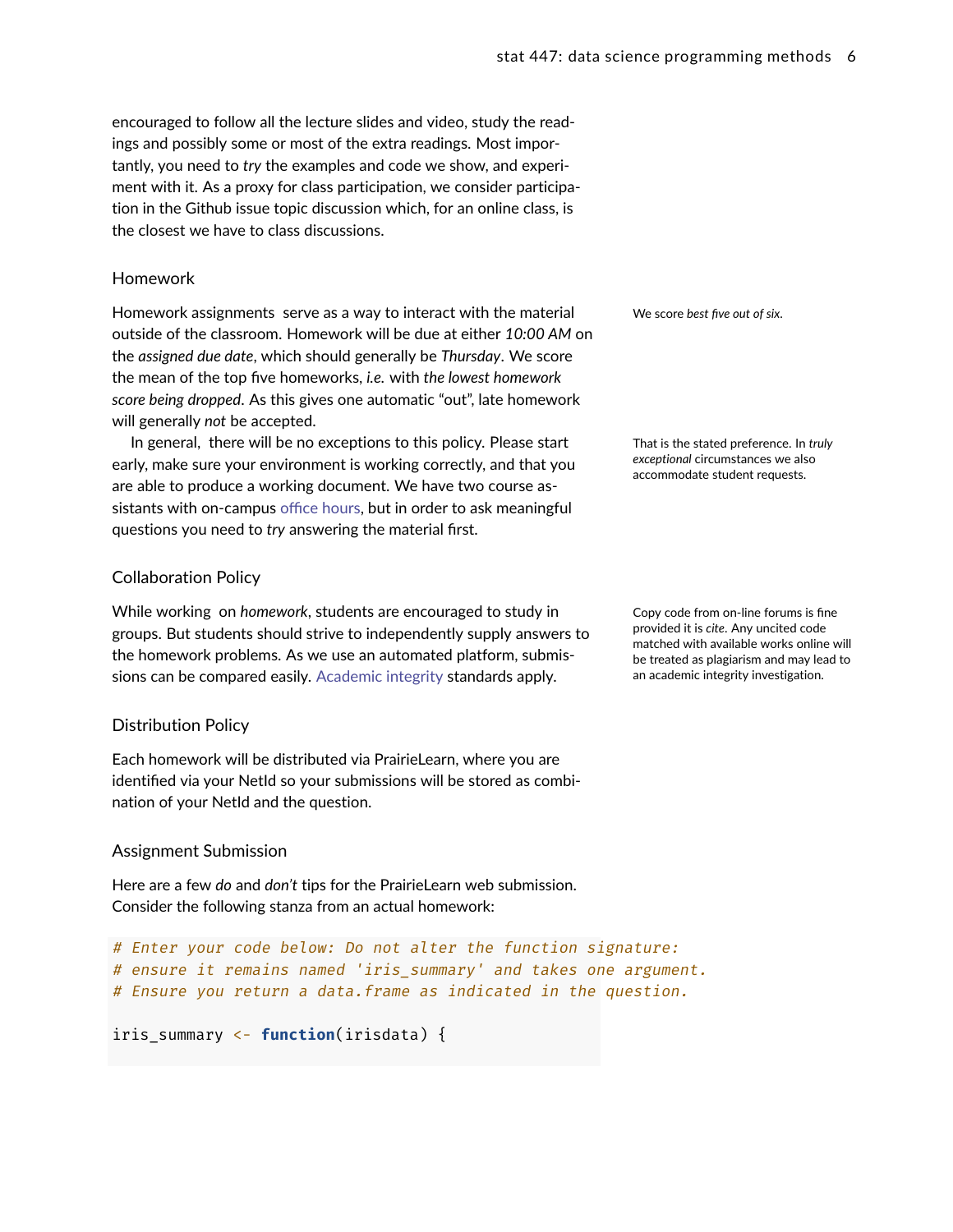#### # Enter code here

}

Consider the following recommendations carefully:

- *Do* follow the structure of the provided function.
- *Do* enter code where it says # Enter code here.
- *Do not* write code before the opening brace.
- *Do not* write code after the closing brace.
- *Do* use the supplied irisdata object. The function signature clearly states that that is the (only) input you need and are given.
- *Do not* load other data. You do not need data(something). You *do not* need to load anything (unless specifically asked when a question is about data loading or saving).
- *Do* use the stated variable names: when the interface (or our instructions) say irisdata, do not deviate to iris or iris\_data or any other form. *Do* write code to match the name exactly.
- *Do not* load other packages unless asked to do so. We generally expect you to use an explicitly named package, or just the functions already in R, *i.e.* what is called 'base R'.
- Do follow the instructions. When it asks to return a data.frame do not return a matrix or data.table. Return a data.frame.
- *Do* use the GitHub issue ticket linked to each question.
- *Do not* post code or (partial or complete) answers at GitHub.

#### Grading

Each homework assignment will be a variable number of points; however, each homework assignment will have equal weight towards your final grade. As stated above, we count *best five out of six*.

#### Quizzes

Instead of examinations, there will be to six weekly quizzes—see the section [Schedule.](#page-0-0) The quizzes, just like the homework, will (generally) focus on the preceding (two weeks of) lectures and are (generally) not cumulative over the full course content.

And just like with the homework, you can drop *one* quiz grade over the course of the semester. We aim for six quizzes in total, and with *the lowest quiz score being dropped* the score will be the mean of the top five quiz scores.

The Fall 2022 instance of the course will likely switch from [CBTF](https://cbtf.engr.illinois.edu/cbtf-online/index.html) [Online](https://cbtf.engr.illinois.edu/cbtf-online/index.html) to [PrarieTest.](https://www.prairietest.org) We will aim to have one synchronous online ex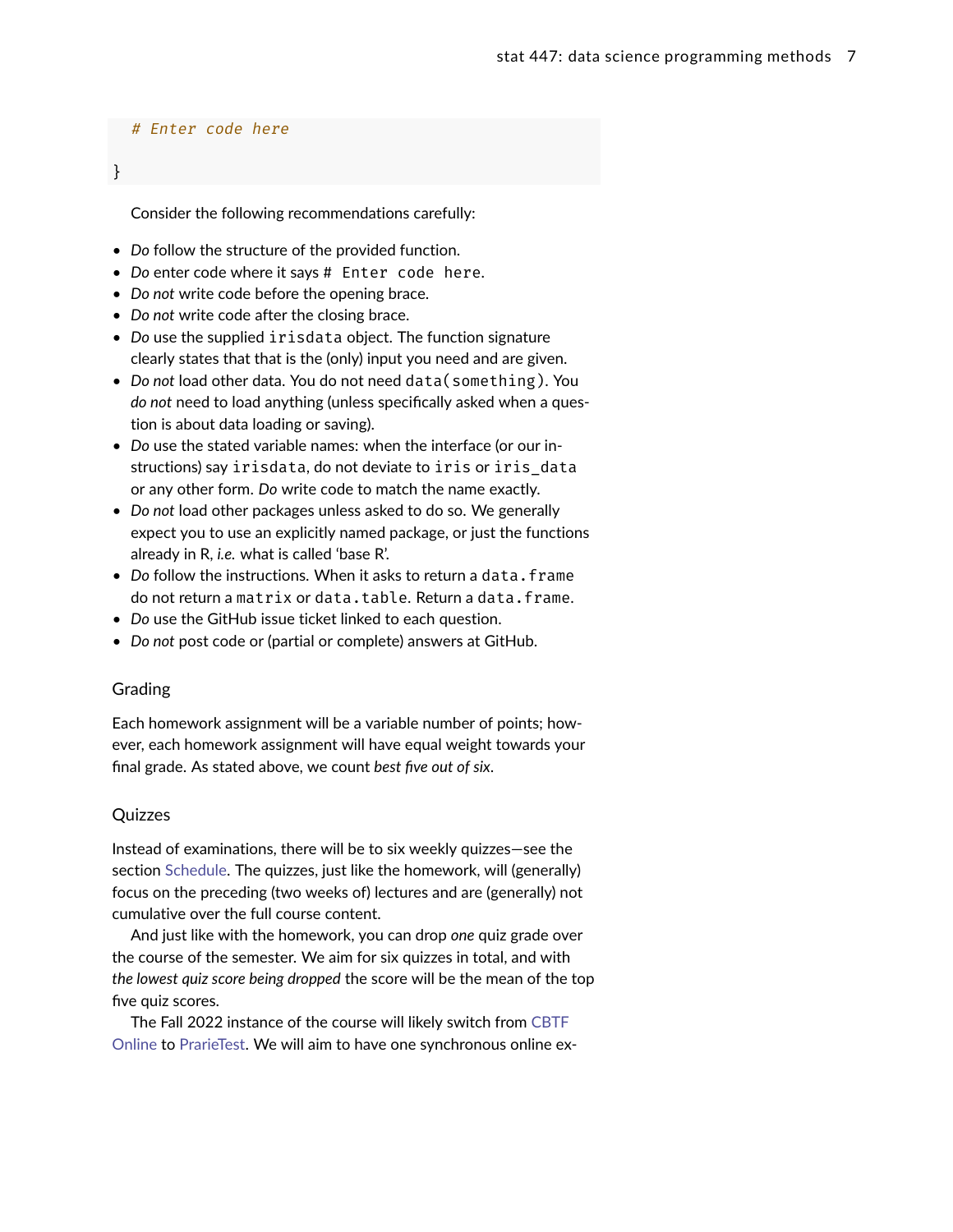ams. Details should be forthcoming as we get closer to term and quiz time.

The policies of the CBTF are the policies of this course, and academic integrity infractions related to the CBTF are infractions in this course.

If you have accommodations identified by the [Division of Rehabilitatio](http://www.disability.illinois.edu/)n-[Education Services \(DRES\)](http://www.disability.illinois.edu/) for exams, please take your Letter of Accommodation (LOA) to the CBTF proctors in person before you make your first quiz reservation. The proctors will advise you as to whether the CBTF provides your accommodations or whether you will need to make other arrangements with your instructor.

Any problem with testing in the CBTF *must* be reported to CBTF staff at the time the problem occurs. If you do not inform a proctor of a problem during the test then you *forfeit* all rights to redress.

#### Group Project

There are several components associated with the group final project: Also see the corresponding GitHub

- Project Proposal The repository should contain an outline of what dents. is planned, the sources of the data, possible transformation and possible modeling strategies and/or possible data visualizations. This can be provided via the README.md file of the repository.
- *Project Report* The project report can be thought of as an (informal) *paper*. Guided by the format of an academic paper, it describes the projects in a succinct yet complete fashion along with references. Markdown should be used to write it, the result can be either in html or pdf format.
- *Project Presentation and Slides* At the end of terms, a short recorded group video presentation, akin to a *lightning talk*, should introduce, present and summarize the work of the project in a form that is suitable for a general audience. A length of five minutes is a goal. The presentation should be supported by five to six slides, also produced in Markdown.
- *Evaluation of Peers, and Evaluations from Peers* We require a short informal statement of *each* team member briefly stating who within in the team did (roughly) what percentage of the work.

The Group Project provides an *excellent* opportunity to "shine" and to demonstrate your passion, skill, and capabilities for *data science programming* work. It provides a great chance to make a mark to create something special and distinguished.

The group projects have to be finalized by noon (12:00h, Central) time on the due date December 8, 2022 (aka "reading day").

repository accessible to enrolled stu-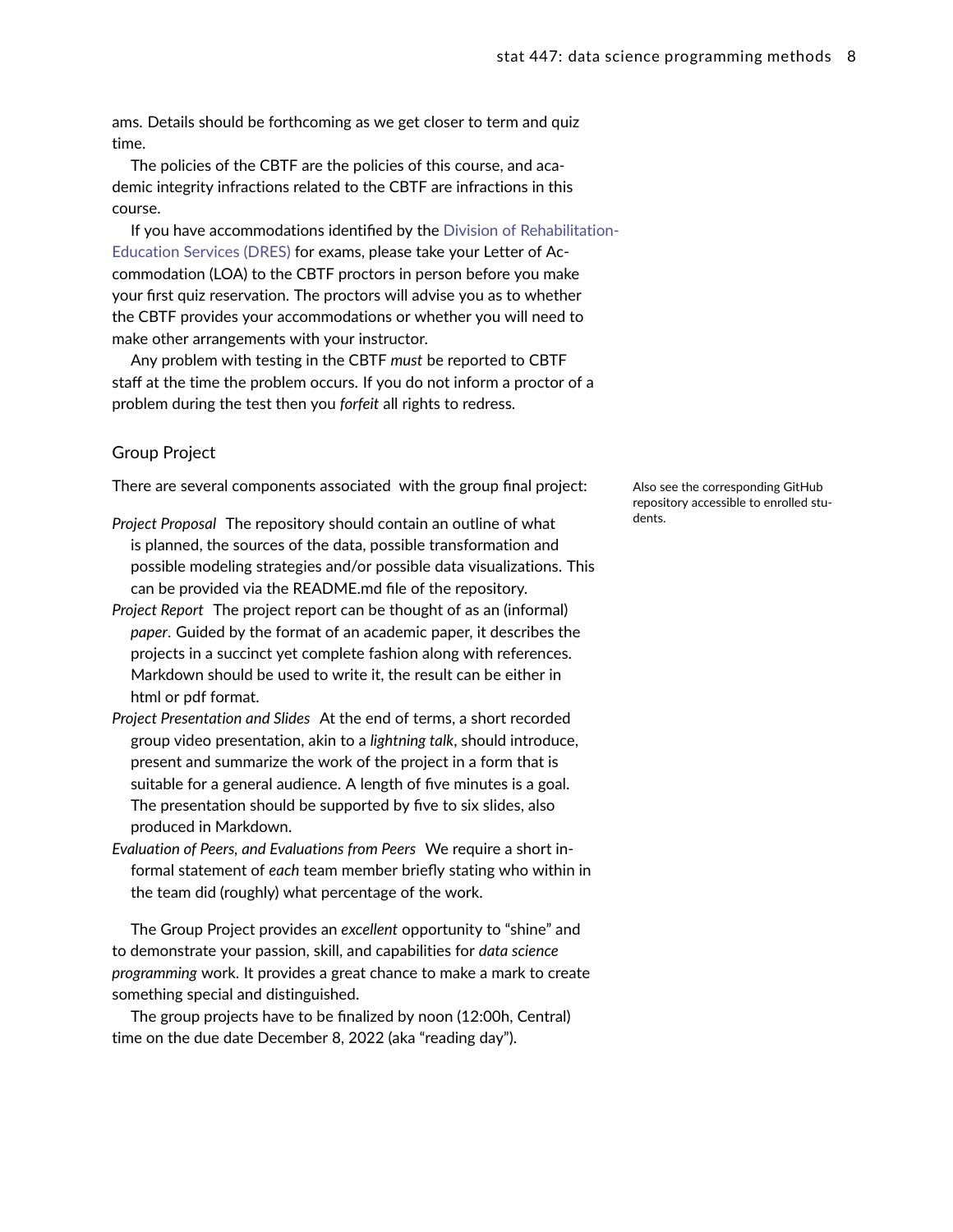#### Exams

There are no midterm or final examinations in this course. Instead, we have homework, quizzes, and a group project.

#### Late or Missing Work

Late work will not be accepted for either homework or the group project.

#### Course Grades

| <b>Type</b>          | Weight    |
|----------------------|-----------|
| Homework             | One Third |
| Quizzes              | One Third |
| <b>Group Project</b> | One Third |
|                      |           |

Grading is discretionary, and performed by the instructor and the course assistant(s). There are no retakes; we mark 'best five out of six' for homework and quizzes so everybody gets to drop one each.

## Grading Scale

| Minimum Grade | Points      |
|---------------|-------------|
| $A - t_0 A +$ | 90 to 100   |
| B- to B+      | 80 to 89.99 |
| $C-$ to $C+$  | 70 to 79.99 |
| $D-$ to $D+$  | 60 to 69.99 |
| F             | helow 60    |

Each ten point range is equally split over the three components (*i.e.* from minus to plus). Grades may be curved at the end of term before being finalized.

# **University Policies**

#### <span id="page-8-0"></span>Academic Integrity

The official University of Illinois policy related to academic integrity can be found in Article 1, Part 4 of the Student Code. [Section 1-402](http://studentcode.illinois.edu/article1_part4_1-402.html) in particular outlines behavior which is considered an infraction of academic integrity. These sections of the Student Code will be upheld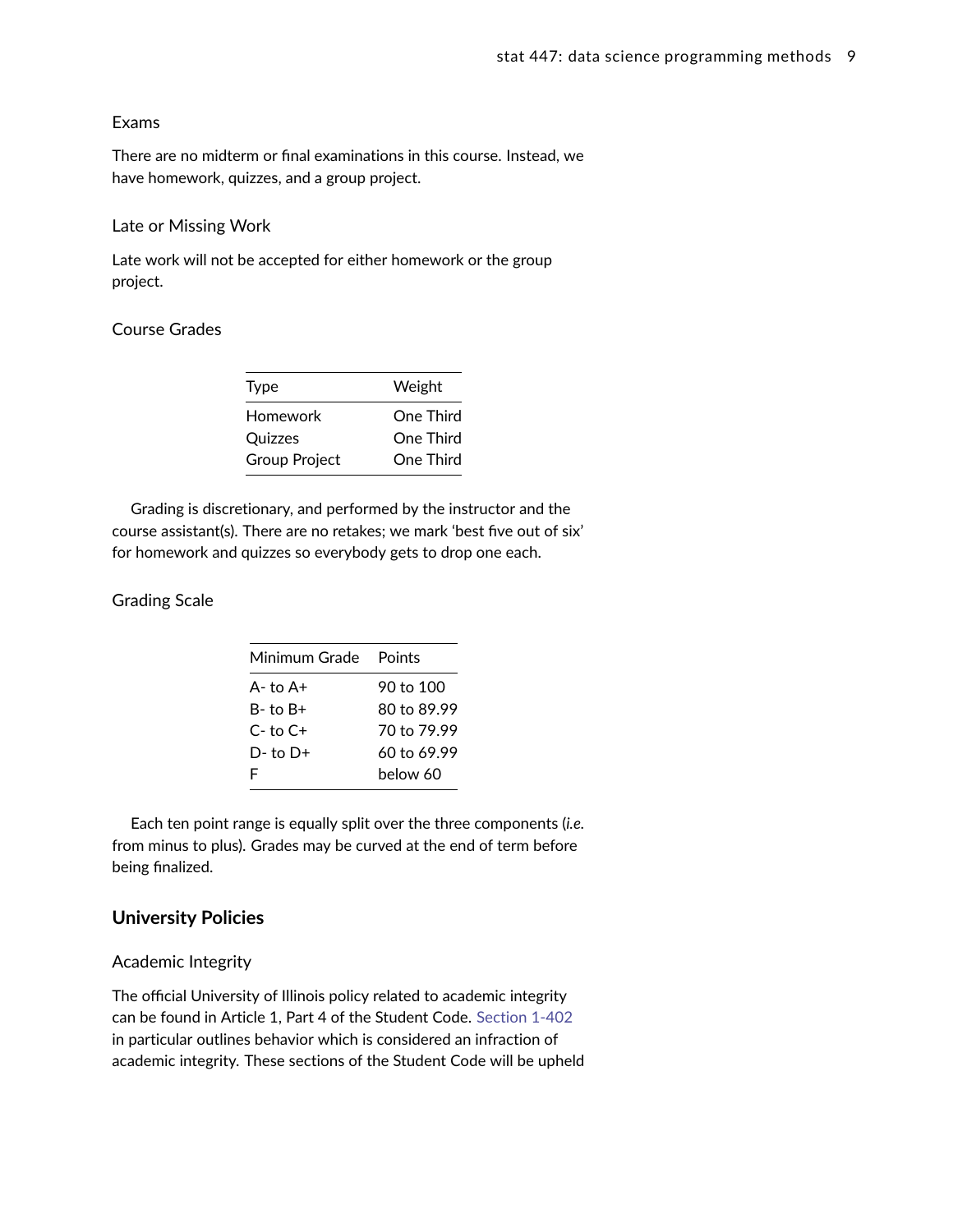in the STAT 430 classroom. Any violations will be dealt with in a swift, fair and strict manner.

You may discuss methods for completing assignments with other students, but the execution of these methods and the preparation of the document must be done independently. Furthermore, there can be no discussion with other students or collaboration of any kind on exams. Sufficient evidence of sharing results, collaborating on written assignments, or simply relying on internet resources will generally result in:

- *First offense:* receiving an *undroppable zero* on the assignment and being written up for an academic integrity violation.
- *Second offense:* receiving an *F* in the course, an academic integrity violation, and recommendation for expulsion from the University.

If the evidence is indicative of a larger pattern, then the harshest penalty will be pursued.

Note that cheating includes both obtaining others' work, as well as distributing your own work.

- You may discuss the assignment with your classmates, but your final answers must be your own. Your final document should be created independently.
- To avoid any issues, *do note copy and paste code.* (With an exception for code provided for the course.)
- *Do not share RMarkdown or other submission files.*

If we detect academic integrity violations, we will contact you through the [FAIR](https://my.atlas.illinois.edu/fair/) system.

In short, please do not cheat.

Support resources and supporting fellow students in distress

As members of the Illinois community, we each have a responsibility to express care and concern for one another. If you come across a classmate whose behavior concerns you, whether in regards to their well-being or yours, we encourage you to refer this behavior to the Student Assistance Center (333-0050) or [online.](https://odos.illinois.edu/community-of-care/referral/) Based upon your report, staff in the Student Assistance Center reaches out to students to make sure they have the support they need to be healthy and safe.

Further, we understand the impact that struggles with mental health can have on your experience at Illinois; significant stress, strained relationships, anxiety, excessive worry, alcohol/drug problems, a loss of motivation, or problems with eating and/or sleeping can all interfere with optimal academic performance. We encourage all students to reach out to talk with someone, and want to make sure you are aware